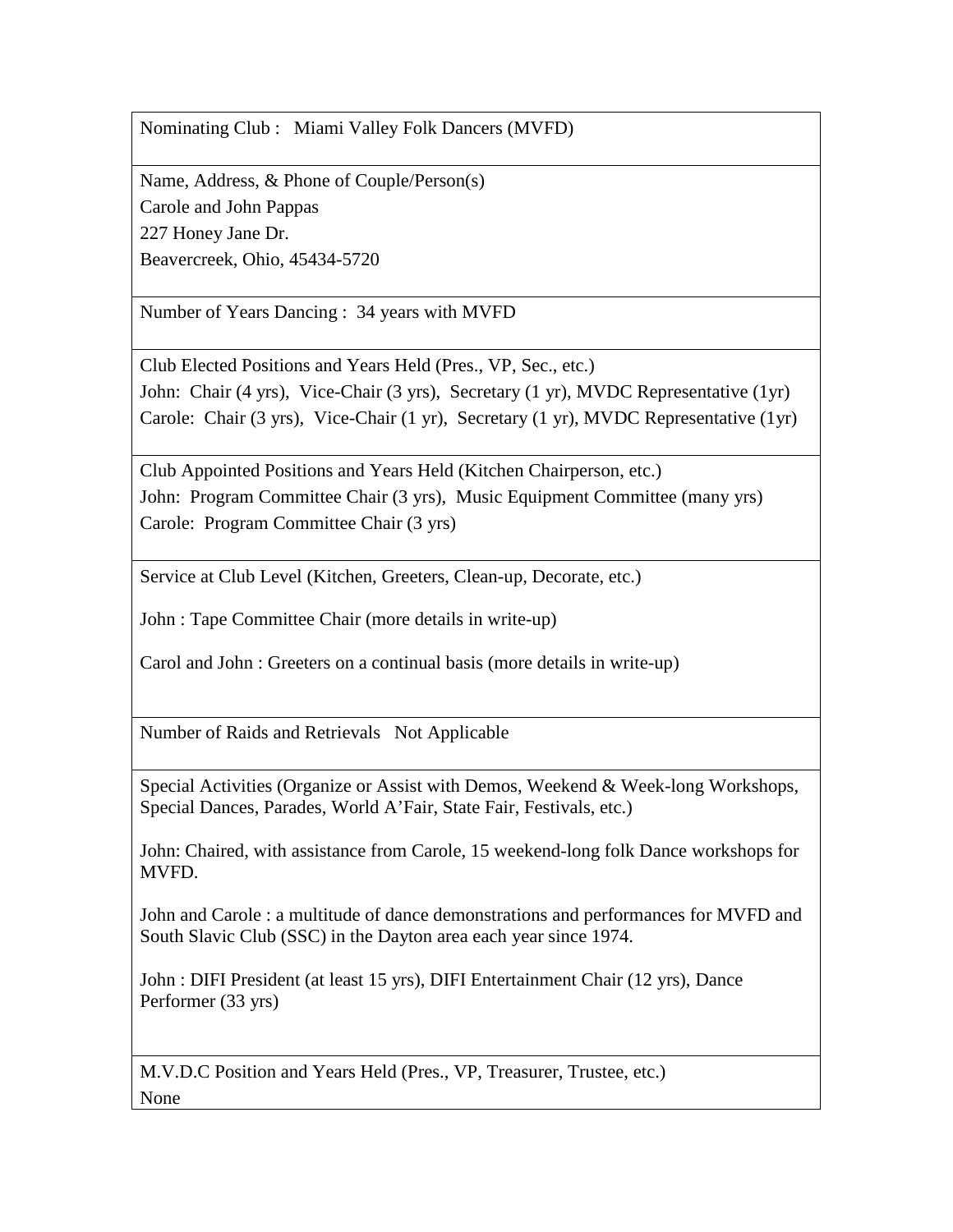Name, Address, & Phone of Couple/Person(s)

Carole and John Pappas

227 Honey Jane Dr.

Beavercreek, Ohio, 45434-5720

State & National Positions and Years Held (State Corp, State & National Convention Positions, etc.) None

State & National Conventions Attended

State Convention, 1994, 2001, 2005

Led session on international folk dancing in both 1994 & 2001

Write-Up

The Miami Valley folk Dancers are pleased to nominate John and Carole Pappas for the 2009 Honor Couple, in recognition of their many years of dedication to the promotion of international folk dancing in the Dayton community.

John and Carole Pappas have been active members of the Miami Valley Folk Dancers (MVFD) since 1974. John was first elected to the Council in 1976, serving as secretary in 1976 and Chair in 1977. He then served as Vice-Chair in 1981 and Chair in 1982, and again as Chair in both 1986 and 1987. John was Vice-Chair once again in 1991. He is presently Vice-Chair. Carole was first elected to the MVFD Council in 1978. She served as secretary in 1978 and as Vice-Chair in 1979. Carole then served as Chair in 1980, 1983, and 1984.

During many of the years they were not on Council, both Carole and John were often appointed to committees. John, for example, was appointed to the Program Committee in 1975 and 1990, and Carole was appointed to the Program Committee in 1996, 2001, and 2005. John has also been asked to serve on several ad hoc committees, such as the one that reviewed the membership portion of the MVFD Rules and Regulations and the presently operating committee that was tasked to come up with a list of MVFD beginner dances that will be implemented in our Orientation Class hour held every Thursday evening. Carole and John both greet and assist any newcomers to the MVFD and any other dance events where they are in attendance.

John has been involved heavily in establishing, and maintaining the music for The Miami Valley Folk Dancers. He was the chair of the committee that transferred the original vinyl records to tape and then remained as chair of the new committee, the Tape Committee until the collection was digitized to computer files several years ago. He also helped with the digitizing process and maintains an extensive collection of organized tapes, records and digital media in his home. He is always willing to share this collection when the need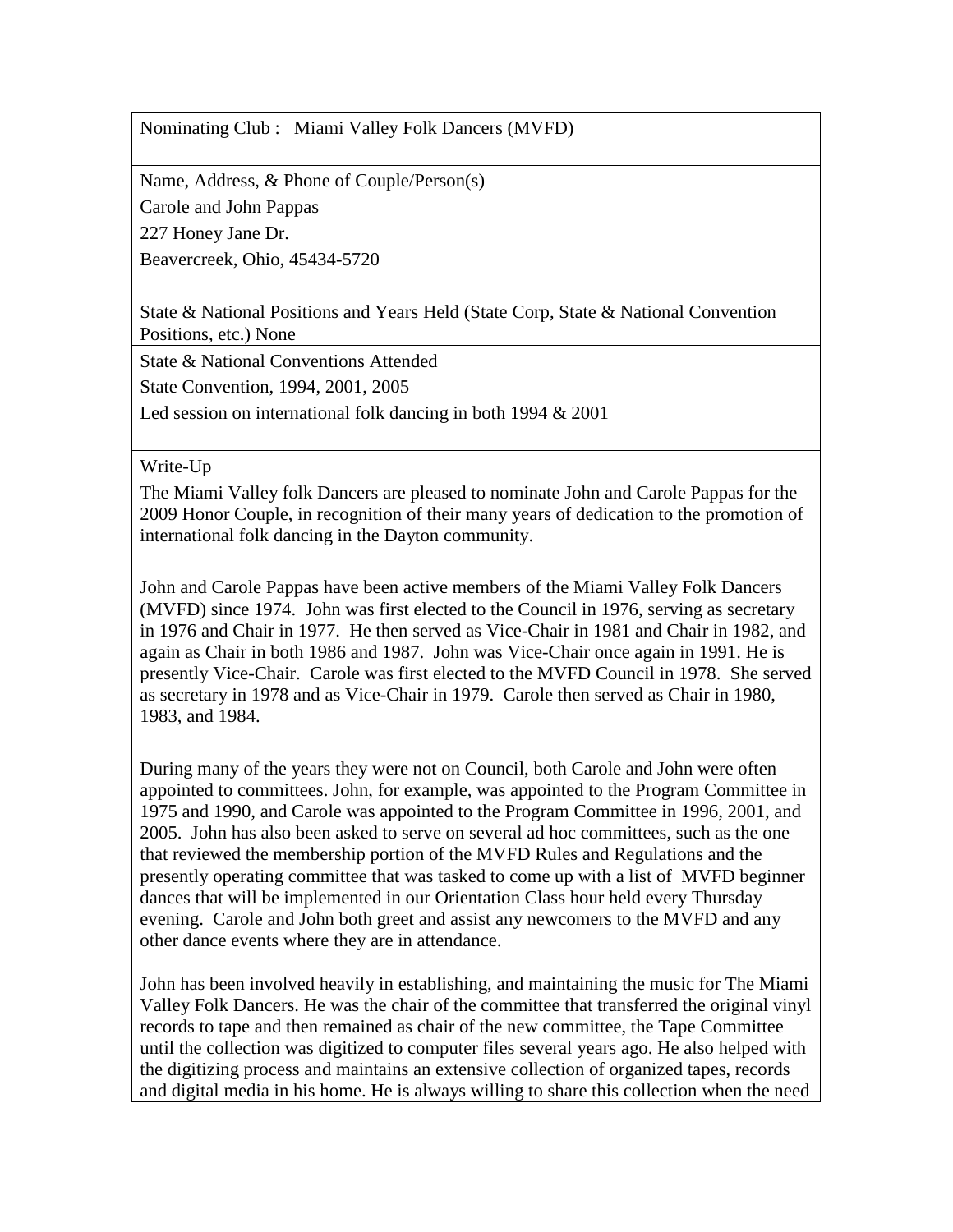Name, Address, & Phone of Couple/Person(s) Carole and John Pappas 227 Honey Jane Dr. Beavercreek, Ohio, 45434-5720

arises for MVFD or for others. Dance leaders from around the world have found it to be an invaluable resource. He has written many articles for "Miami Valley Dance News" and several for MVFD's quarterly newsletter.

John and Carole performed in the Sauerkraut Festival for over 20 years and led the MVFD performance at the Ameriflora Exhibit in Columbus (1992) to celebrate the 500th anniversary the arrival of Columbus in America. They also performed with MVFD in Carillon park for dance exhibitions sponsored by the Dance Council and participated on Dance Council clean up days of the Pavilion.

John has had a strong influence on the group through his expert teaching and leading of folkdances. He is often called upon to teach and review dances. He does so with energy and enthusiasm.

Throughout the years, both Carole and John have been influential in bringing expert instructors of international dance to the Miami Valley Folk Dancers.

They have opened their homes to visiting folk dancers, folk bands and folk dance instructors many times during their 34 years as members. Both have been highly active in folk dance demonstrations with MVFD. Since 1976, they have chaired over 15 folk dance workshops - bringing to the Miami Valley experts of dance from around the world.

For over 22 years John has been a key member of Dayton International Fair Inc. (DIFI), the sponsor of 'The World A 'Fair'. He was the first president (1979 and 1980) of DIFI after it became incorporated and has been active in The 'World A 'Fair' since then. He also served as chairman of the bylaws and constitution committee of the organization prior to incorporation. He has been the chairman of DIFI entertainment since 1997. In 2005, John was chosen as the Honorary Chairperson of The 'World A 'Fair'. Carole has been in charge of coordinating workers ticket sales for the Slavic booth at DIFI for at least 12 years.

Since 1974, John and Carole have been member leaders of the South Slavic Club (SSC) . John has served in many positions of leadership in this organization from DIFI representative to President (an office that he presently holds). During one of his terms as the president of the Yugoslav Club of Greater Dayton, John started the annual kolo party that has now continued for 18 years. This is an ethnic dance party that includes an evening dance party with entirely live music performed by Balkan bands. He also teaches a short instruction set before each of the parties so that anyone who is interested